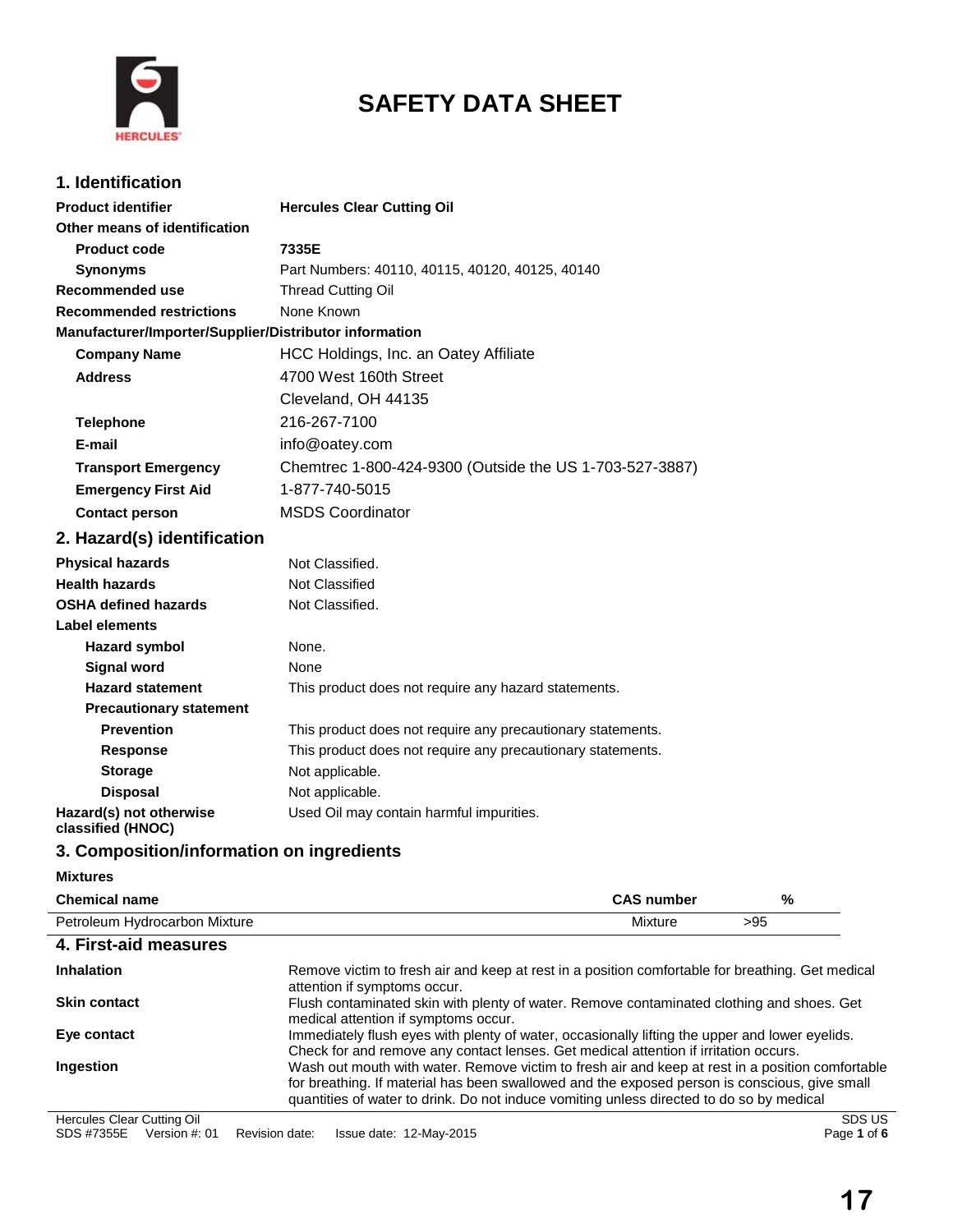| <b>Most important</b><br>symptoms/effects, acute and<br>delayed               | personnel. Get medical attention if symptoms occur.<br>Ingestion may result in nausea, vomiting, and or diarrhea.                                                                                                                                                                                                                                                                     |
|-------------------------------------------------------------------------------|---------------------------------------------------------------------------------------------------------------------------------------------------------------------------------------------------------------------------------------------------------------------------------------------------------------------------------------------------------------------------------------|
| Indication of immediate medical<br>attention and special treatment<br>needed. | Immediate medical attention is not required.                                                                                                                                                                                                                                                                                                                                          |
| <b>General information</b>                                                    | Note to physician, treat symptomatically.                                                                                                                                                                                                                                                                                                                                             |
| 5. Fire-fighting measures                                                     |                                                                                                                                                                                                                                                                                                                                                                                       |
| Suitable extinguishing media                                                  | Foam, water spray or fog. Dry chemical powder, carbon dioxide, sand or earth may be used for<br>small fires only.                                                                                                                                                                                                                                                                     |
| Unsuitable extinguishing media                                                | Do not use water in a jet.                                                                                                                                                                                                                                                                                                                                                            |
| Specific hazards arising from<br>the chemical                                 | Hazardous combustion products may include: A complex mixture of airborne solid and liquid<br>particulates and gases, oxides of sulfur and phosphorous (smoke). Carbon monoxide.                                                                                                                                                                                                       |
| Special protective equipment<br>and precautions for firefighters              | Fire-fighters should wear appropriate protective equipment and self-contained breathing<br>apparatus (SCBA) with a full face-piece operated in positive pressure mode.                                                                                                                                                                                                                |
| <b>Fire fighting</b><br>equipment/instructions                                | Promptly isolate the scene by removing all persons from the vicinity of the incident if there is a<br>fire. No action shall be taken involving any personal risk or without suitable training. Use water<br>spray to keep fire-exposed containers cool. Fire water contaminated with this<br>material must be contained and prevented from being discharged to any waterway, sewer or |

|                             | drain. |
|-----------------------------|--------|
| <b>Specific methods</b>     | None   |
| <b>General fire hazards</b> | None   |

## **6. Accidental release measures**

| Personal precautions,<br>protective equipment and<br>emergency procedures | Evacuate surrounding areas. Keep unnecessary and unprotected personnel from entering. Do<br>not touch or walk through spilled material. Put on appropriate personal protective equipment. If<br>specialized clothing is required to deal with the spillage, take note of any information in Section 8<br>on suitable and unsuitable materials. See also the information in "For non-emergency<br>personnel".                                                                                                                                                                                                                                                                      |
|---------------------------------------------------------------------------|-----------------------------------------------------------------------------------------------------------------------------------------------------------------------------------------------------------------------------------------------------------------------------------------------------------------------------------------------------------------------------------------------------------------------------------------------------------------------------------------------------------------------------------------------------------------------------------------------------------------------------------------------------------------------------------|
| Methods and materials for<br>containment and cleaning up                  | Large Spills: Move containers from spill area. Prevent entry into sewers, water courses,<br>basements or confined areas. Vacuum or sweep up material and place in a designated, labeled<br>waste container. Dispose of via a licensed waste disposal contractor. Note: see section 1 of SDS<br>for emergency contact information and section 13 of SDS for waste disposal.<br>Small Spills: Move containers from spill area. Vacuum or sweep up material and place in a<br>designated, labeled waste container. Dispose of via a licensed waste disposal contractor. Note:<br>see section 1 of SDS for emergency contact information and section 13 of SDS for waste<br>disposal. |
| <b>Environmental precautions</b>                                          | Avoid dispersal of spilled material and runoff and contact with soil, waterways, drains and<br>sewers. Inform the relevant authorities if the product has caused environmental pollution<br>(sewers, waterways, soil or air).                                                                                                                                                                                                                                                                                                                                                                                                                                                     |
| 7. Handling and storage                                                   |                                                                                                                                                                                                                                                                                                                                                                                                                                                                                                                                                                                                                                                                                   |
| <b>Precautions for safe handling</b>                                      | Use local exhaust ventilation if there is risk of inhalation of vapors, mists or aerosols. Properly<br>dispose of any contaminated rags or cleaning materials to prevent fires. Put on appropriate<br>personal protective equipment (see section 8 of SDS). Eating, drinking and smoking should be<br>prohibited in areas where this material is handled, stored and processed. Workers should wash<br>hands and face before eating, drinking and smoking. See also Section 8 for additional<br>information on hygiene measures.                                                                                                                                                  |
| Conditions for safe storage,<br>including any incompatibilities           | Store in accordance with local regulations. Store in original container protected from direct<br>sunlight in a dry, cool and well-ventilated area, away from incompatible materials (see section 10<br>of SDS) and food and drink. Keep container tightly closed and sealed until ready for use.<br>Containers that have been opened must be carefully resealed and kept upright to prevent<br>leakage. Do not store in unlabeled containers. Use appropriate containment to avoid<br>environmental contamination.                                                                                                                                                                |
| <b>0</b> Expecuse controle/percepal protection                            |                                                                                                                                                                                                                                                                                                                                                                                                                                                                                                                                                                                                                                                                                   |

## **8. Exposure controls/personal protection**

#### **Occupational exposure limits**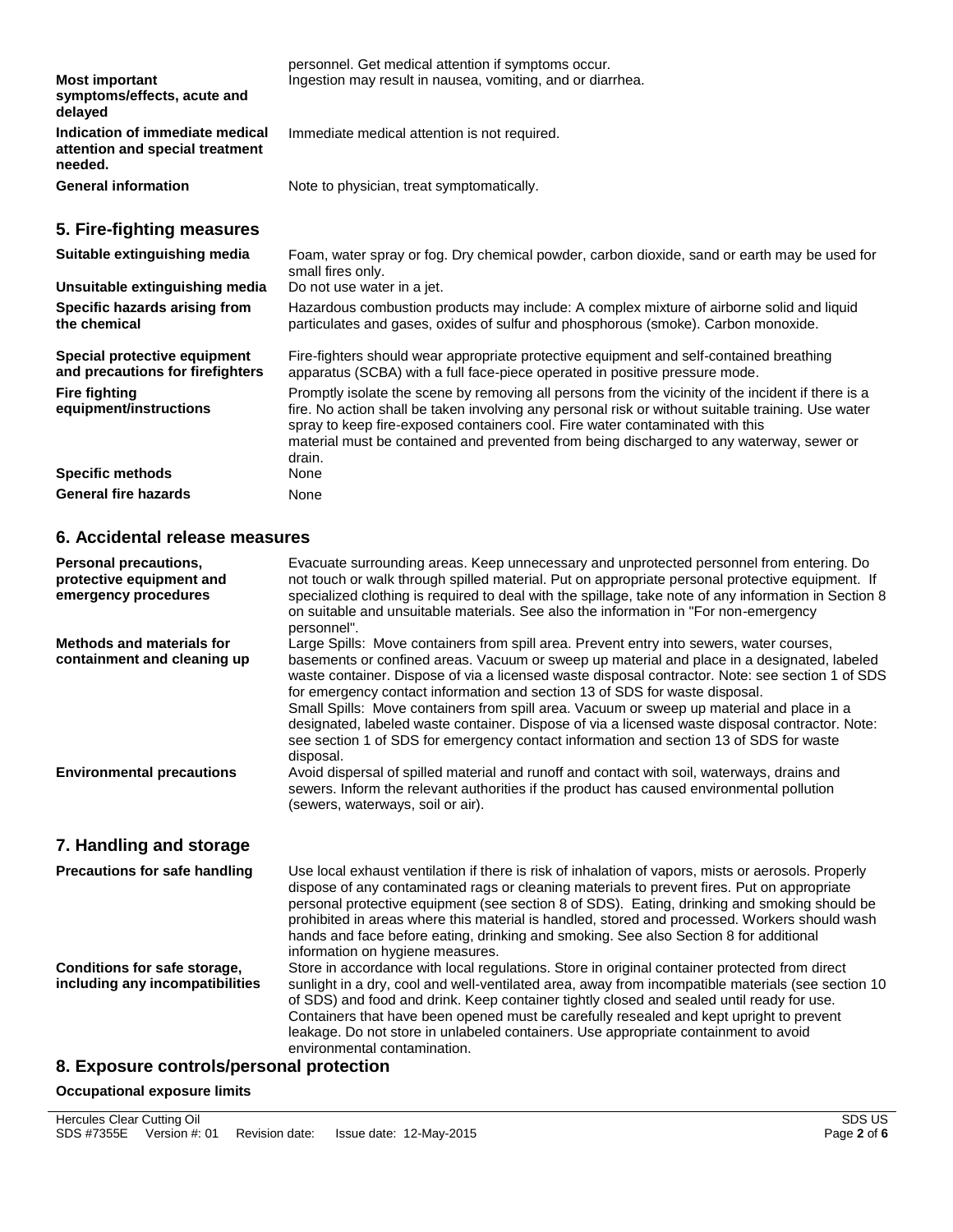## **US. ACGIH Threshold Limit Values**

| Components                                                                                          |                               | <b>Type</b>                                                                                                                                                                                                                                                                                                                                                           | Value                                                                                                                                                                                         |
|-----------------------------------------------------------------------------------------------------|-------------------------------|-----------------------------------------------------------------------------------------------------------------------------------------------------------------------------------------------------------------------------------------------------------------------------------------------------------------------------------------------------------------------|-----------------------------------------------------------------------------------------------------------------------------------------------------------------------------------------------|
| Oil Mist, Mineral                                                                                   |                               | TLV or PEL                                                                                                                                                                                                                                                                                                                                                            | $5$ mg/m $3$                                                                                                                                                                                  |
| <b>US OSHA Permissible Exposure Limits</b>                                                          |                               |                                                                                                                                                                                                                                                                                                                                                                       |                                                                                                                                                                                               |
| Components                                                                                          |                               | <b>Type</b>                                                                                                                                                                                                                                                                                                                                                           | Value                                                                                                                                                                                         |
|                                                                                                     |                               |                                                                                                                                                                                                                                                                                                                                                                       |                                                                                                                                                                                               |
| <b>Biological limit values</b>                                                                      | Data Not available.           |                                                                                                                                                                                                                                                                                                                                                                       |                                                                                                                                                                                               |
| Appropriate engineering<br>controls                                                                 |                               | No special ventilation requirements. Good general ventilation should be sufficient to control<br>worker exposure to airborne contaminants. If this product contains ingredients with exposure<br>limits, use process enclosures, local exhaust ventilation or other engineering controls to keep<br>worker exposure below any recommended or statutory limits.        |                                                                                                                                                                                               |
| Individual protection measures, such as personal protective equipment<br><b>Eye/face protection</b> |                               | indicates this is necessary to avoid exposure to liquid splashes, mists, gases or dusts.                                                                                                                                                                                                                                                                              | Safety eyewear complying with an approved standard should be used when a risk assessment                                                                                                      |
| <b>Skin protection</b>                                                                              |                               |                                                                                                                                                                                                                                                                                                                                                                       |                                                                                                                                                                                               |
| Hand                                                                                                |                               | all times when handling chemical products if a risk assessment indicates this is necessary.                                                                                                                                                                                                                                                                           | Chemical-resistant, impervious gloves complying with an approved standard should be worn at                                                                                                   |
| Other                                                                                               | handling this product.        |                                                                                                                                                                                                                                                                                                                                                                       | Appropriate footwear and any additional skin protection measures should be selected based on<br>the task being performed and the risks involved and should be approved by a specialist before |
| <b>Respiratory protection</b><br><b>Thermal hazards</b>                                             | selected respirator.<br>None. | Use a properly fitted, particulate filter respirator complying with an approved standard if a risk<br>assessment indicates this is necessary. Respirator selection must be based on known or<br>anticipated exposure levels, the hazards of the product and the safe working limits of the                                                                            |                                                                                                                                                                                               |
| <b>General hygiene</b><br>considerations                                                            |                               | Wash hands, forearms and face thoroughly after handling chemical products, before eating,<br>smoking and using the lavatory and at the end of the working period. Appropriate techniques<br>not be allowed out of the workplace. Wash contaminated clothing before reusing. Ensure that<br>eyewash stations and safety showers are close to the workstation location. | should be used to remove potentially contaminated clothing. Contaminated work clothing should                                                                                                 |

### **9. Physical and chemical properties**

| Appearance                                   |                              |
|----------------------------------------------|------------------------------|
| <b>Physical state</b><br>Form                | Liquid                       |
|                                              | Liquid                       |
| Color                                        | Dark Amber                   |
| Odor                                         | Slight hydrocarbon           |
| <b>Odor threshold</b>                        | Not available.               |
| рH                                           | Not applicable               |
| Melting point/freezing point                 | No data available.           |
| Initial boiling point and boiling            | Not determined               |
| range                                        |                              |
| <b>Flash point</b>                           | > 340 °F (> 171°C)           |
| Upper/lower flammability or explosive limits |                              |
| Flammability limit - lower (%)               | Not available                |
| Flammability limit - upper (%)               | Not available                |
| Explosive limit - lower (%)                  | Not available                |
| Explosive limit - upper (%)                  | Not available                |
| Vapor pressure                               | Not applicable               |
| Vapor density                                | Not applicable               |
| <b>Relative density</b>                      | 0.91                         |
| Solubility(ies)                              |                              |
| <b>Solubility (water)</b>                    | Negligible                   |
| <b>Partition coefficient</b>                 |                              |
| (n-octanol/water)                            | >6 based on similar products |
| <b>Auto-ignition temperature</b>             | Not applicable               |
|                                              |                              |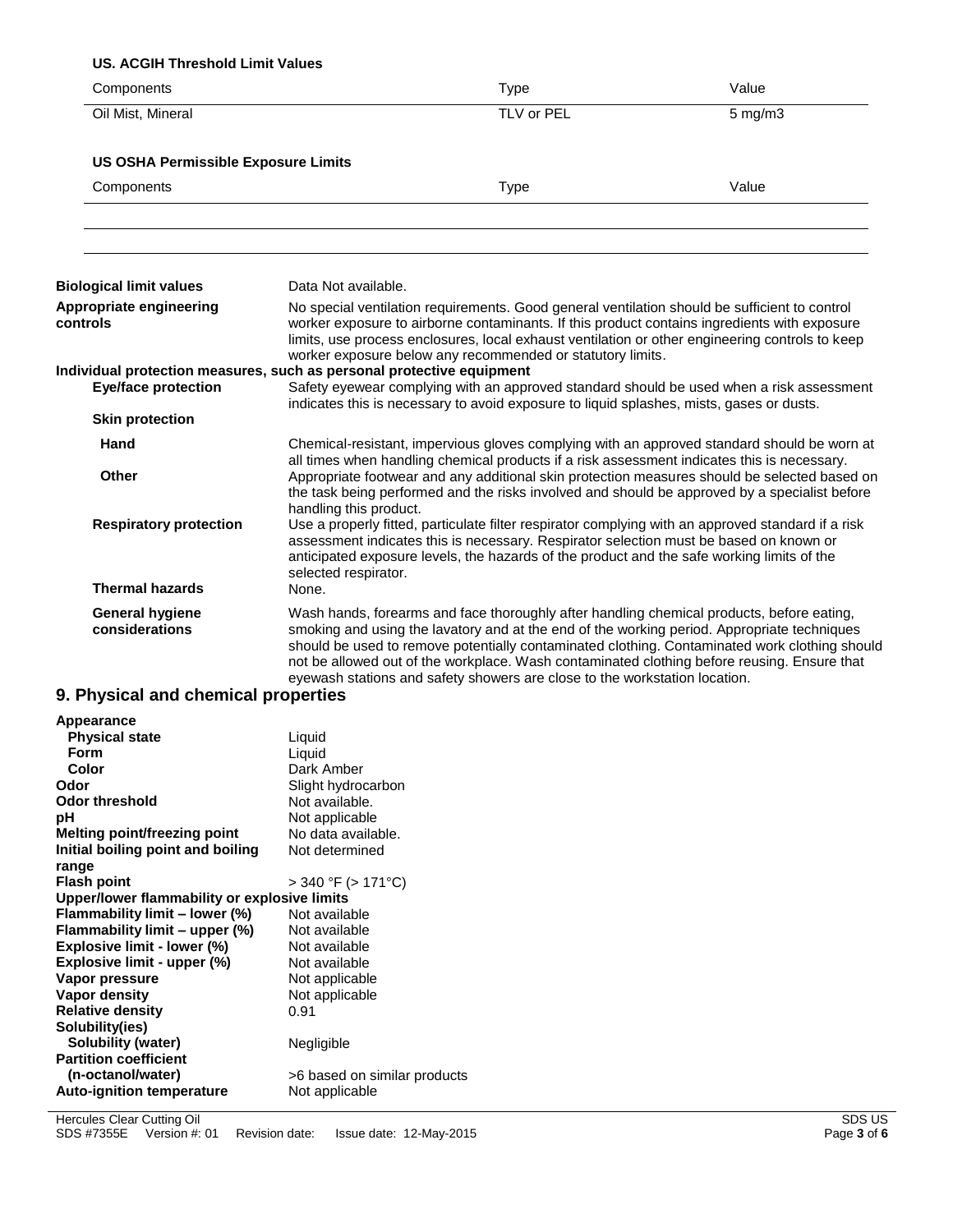| Decomposition temperature | Not available                |
|---------------------------|------------------------------|
| Viscosity, kinematic      | 27.5 – 33.5 mm2/s @ 40 °C    |
| <b>Other information</b>  |                              |
| VOC (Weight %)            | $<$ 1% by weight, $<$ 10 g/L |

## **10. Stability and reactivity**

| <b>Reactivity</b>                           | The product does not pose any further reactivity hazards in addition to those listed in the<br>following sub-paragraph |
|---------------------------------------------|------------------------------------------------------------------------------------------------------------------------|
| <b>Chemical stability</b>                   | The product is stable.                                                                                                 |
| <b>Possibility of hazardous</b><br>reaction | Under normal conditions of storage and use, hazardous reactions will not occur.                                        |
| <b>Conditions to avoid</b>                  | Extreme temperature and direct sunlight.                                                                               |
| Incompatible materials                      | Strong Oxidizing Agents.                                                                                               |
| <b>Hazardous decomposition</b><br>products  | Under normal conditions of storage and use, hazardous decomposition products should not be<br>produced.                |
| 11. Toxicological information               |                                                                                                                        |
| Information on likely routes of expecure    |                                                                                                                        |

| information on likely routes of exposure                                           |                                                   |                |
|------------------------------------------------------------------------------------|---------------------------------------------------|----------------|
| <b>Inhalation</b>                                                                  | Mist from processing.                             |                |
| <b>Skin contact</b>                                                                | Skin contact.                                     |                |
| Eye contact                                                                        | Eye contact.                                      |                |
| Ingestion                                                                          | No known significant effects or critical hazards. |                |
| Symptoms related to the<br>physical, chemical and<br>toxicological characteristics | No specific data.                                 |                |
| Information on likely routes of exposure<br><b>Acute Toxicity</b>                  |                                                   |                |
| Components                                                                         | <b>Species</b>                                    | <b>Results</b> |

| <b>Skin corrosion/irritation</b><br>Serious eye damage/eye<br><i>irritation</i> | May cause skin irritation after prolonged exposure. Prolonged exposure or repeated exposure<br>without proper cleaning can clog pores of the skin.<br>Expected to be slightly irritating.                                                                                                              |
|---------------------------------------------------------------------------------|--------------------------------------------------------------------------------------------------------------------------------------------------------------------------------------------------------------------------------------------------------------------------------------------------------|
| Respiratory or skin sensitization<br><b>Respiratory sensitization</b>           | Inhalation of vapors or mists may cause irritation to the respiratory system.                                                                                                                                                                                                                          |
| <b>Skin sensitization</b>                                                       | This product is not expected to cause skin irritation.                                                                                                                                                                                                                                                 |
| Germ cell mutagenicity                                                          | Not considered a mutagenic hazard                                                                                                                                                                                                                                                                      |
| Carcinogenicity                                                                 | No component of this product is identified as a probable, possible, or confirmed carcinogen by<br>IARC, NTP, Monographs, or OSHA.                                                                                                                                                                      |
| <b>Reproductive toxicity</b>                                                    | No known significant effects or critical hazards.                                                                                                                                                                                                                                                      |
| Specific target organ toxicity                                                  |                                                                                                                                                                                                                                                                                                        |
| Single exposure<br><b>Repeated exposure</b>                                     | Not expected to be a hazard.<br>Not expected to be a hazard.                                                                                                                                                                                                                                           |
| <b>Aspiration Hazard</b>                                                        | Contains Distillates (petroleum), hydrotreated – Which is a category 1 Aspiration Hazard. The<br>likely hood of aspirating the product in this form is very low due to the high viscosity.                                                                                                             |
| <b>Chronic effects</b>                                                          | Not Classified.                                                                                                                                                                                                                                                                                        |
| <b>Further information</b>                                                      | Used oils may contain harmful impurities that have accumulated during use. The concentration<br>of such impurities will depend on use and may present risks to health and the environment on<br>disposal. Used oil should be handled with caution and skin contact should be avoided when<br>possible. |
| 12. Ecological information                                                      |                                                                                                                                                                                                                                                                                                        |
| <b>Ecotoxicity</b>                                                              |                                                                                                                                                                                                                                                                                                        |

| <b>Product/ingredient name</b> | <b>Results</b> | <b>Species</b> | <b>Exposure</b> |
|--------------------------------|----------------|----------------|-----------------|
| Persistence and degradability  | Not Available. |                |                 |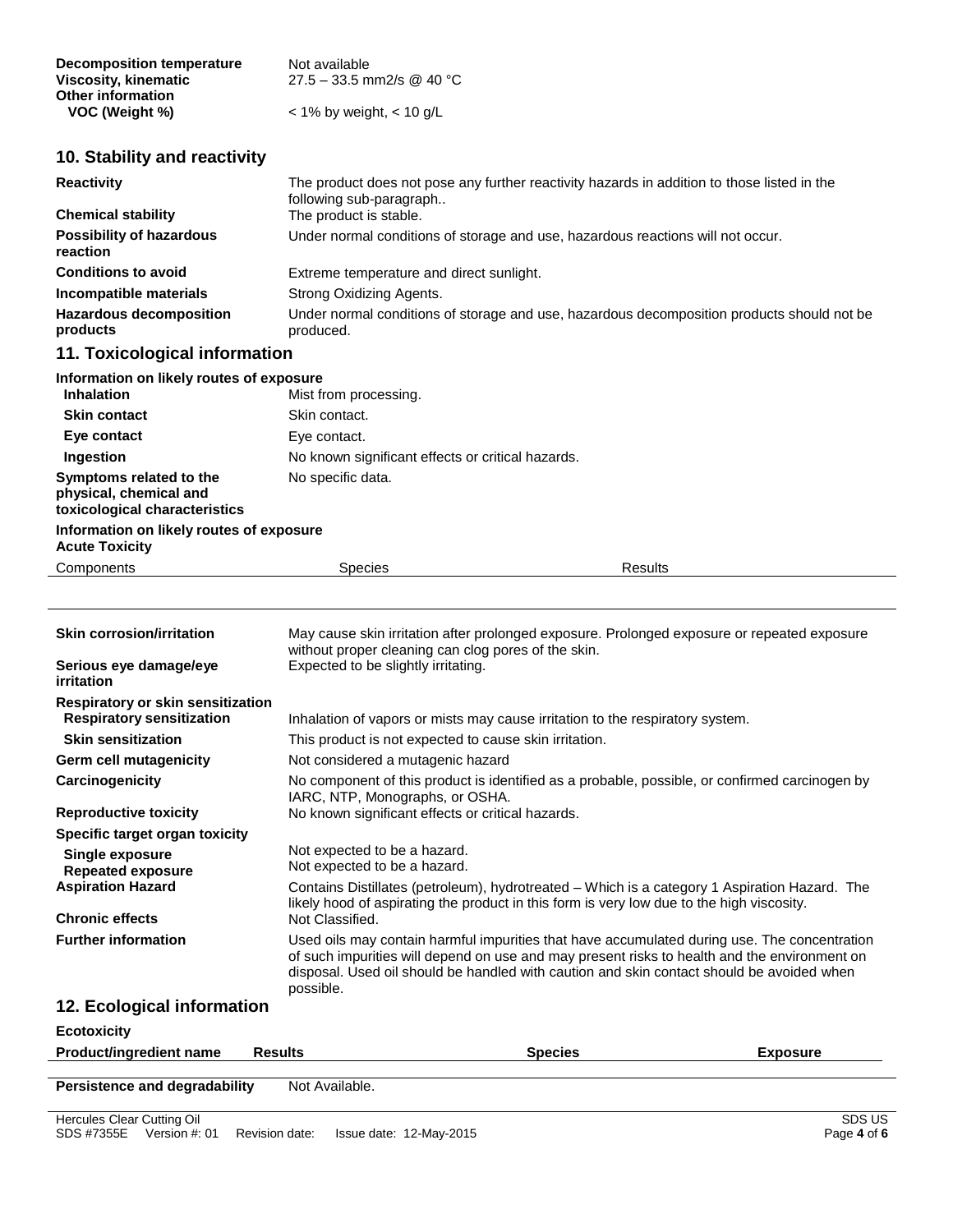| Bio accumulative potential | Not Available.                                                                                                                |
|----------------------------|-------------------------------------------------------------------------------------------------------------------------------|
| Mobility in soil           | Liquid under most conditions. Floats on water. If it enters soil, it will adsorb to soil particles and<br>will not be mobile. |
| Other adverse effects      | No known significant effects of critical hazards.                                                                             |

## **13. Disposal considerations**

|            | <b>Disposal instructions</b>                             | The generation of waste should be avoided or minimized wherever possible. Disposal of this<br>product, solutions and any by-products should at all times comply with the requirements of<br>environmental protection and waste disposal legislation and any regional local authority<br>requirements. Dispose of surplus and non-recyclable products via a licensed waste disposal<br>contractor. Waste should not be disposed of untreated to the sewer unless fully compliant with<br>the requirements of all authorities with jurisdiction. Waste packaging should be recycled.<br>Incineration or landfill should only be considered when recycling is not feasible. This material<br>and its container must be disposed of in a safe way. Empty containers or liners may retain some<br>product residues. Avoid dispersal of spilled material and runoff and contact with soil, waterways,<br>drains and sewers. |
|------------|----------------------------------------------------------|-----------------------------------------------------------------------------------------------------------------------------------------------------------------------------------------------------------------------------------------------------------------------------------------------------------------------------------------------------------------------------------------------------------------------------------------------------------------------------------------------------------------------------------------------------------------------------------------------------------------------------------------------------------------------------------------------------------------------------------------------------------------------------------------------------------------------------------------------------------------------------------------------------------------------|
|            | <b>Local disposal regulations</b>                        | Not Applicable                                                                                                                                                                                                                                                                                                                                                                                                                                                                                                                                                                                                                                                                                                                                                                                                                                                                                                        |
|            | Hazardous waste code                                     | Not Applicable                                                                                                                                                                                                                                                                                                                                                                                                                                                                                                                                                                                                                                                                                                                                                                                                                                                                                                        |
|            | <b>14. Transportation information</b>                    |                                                                                                                                                                                                                                                                                                                                                                                                                                                                                                                                                                                                                                                                                                                                                                                                                                                                                                                       |
| <b>DOT</b> |                                                          | Not Regulated                                                                                                                                                                                                                                                                                                                                                                                                                                                                                                                                                                                                                                                                                                                                                                                                                                                                                                         |
|            | <b>UN number</b>                                         |                                                                                                                                                                                                                                                                                                                                                                                                                                                                                                                                                                                                                                                                                                                                                                                                                                                                                                                       |
|            | <b>UN Proper Shipping Name</b>                           |                                                                                                                                                                                                                                                                                                                                                                                                                                                                                                                                                                                                                                                                                                                                                                                                                                                                                                                       |
|            | <b>Transportation Hazard</b><br>classes                  |                                                                                                                                                                                                                                                                                                                                                                                                                                                                                                                                                                                                                                                                                                                                                                                                                                                                                                                       |
|            | <b>Packing group</b>                                     |                                                                                                                                                                                                                                                                                                                                                                                                                                                                                                                                                                                                                                                                                                                                                                                                                                                                                                                       |
| IATA       |                                                          | Not Regulated                                                                                                                                                                                                                                                                                                                                                                                                                                                                                                                                                                                                                                                                                                                                                                                                                                                                                                         |
|            | <b>UN number</b>                                         |                                                                                                                                                                                                                                                                                                                                                                                                                                                                                                                                                                                                                                                                                                                                                                                                                                                                                                                       |
|            | <b>UN Proper Shipping Name</b>                           |                                                                                                                                                                                                                                                                                                                                                                                                                                                                                                                                                                                                                                                                                                                                                                                                                                                                                                                       |
|            | <b>Transportation Hazard</b><br>classes                  |                                                                                                                                                                                                                                                                                                                                                                                                                                                                                                                                                                                                                                                                                                                                                                                                                                                                                                                       |
|            | Packing group                                            |                                                                                                                                                                                                                                                                                                                                                                                                                                                                                                                                                                                                                                                                                                                                                                                                                                                                                                                       |
| IMDG       |                                                          | Not Regulated                                                                                                                                                                                                                                                                                                                                                                                                                                                                                                                                                                                                                                                                                                                                                                                                                                                                                                         |
|            | <b>UN number</b>                                         |                                                                                                                                                                                                                                                                                                                                                                                                                                                                                                                                                                                                                                                                                                                                                                                                                                                                                                                       |
|            | <b>UN Proper Shipping Name</b>                           |                                                                                                                                                                                                                                                                                                                                                                                                                                                                                                                                                                                                                                                                                                                                                                                                                                                                                                                       |
|            | <b>Transportation Hazard</b><br>classes                  |                                                                                                                                                                                                                                                                                                                                                                                                                                                                                                                                                                                                                                                                                                                                                                                                                                                                                                                       |
|            | Packing group                                            |                                                                                                                                                                                                                                                                                                                                                                                                                                                                                                                                                                                                                                                                                                                                                                                                                                                                                                                       |
|            | <b>Environmental hazards</b><br><b>Marine polluntant</b> |                                                                                                                                                                                                                                                                                                                                                                                                                                                                                                                                                                                                                                                                                                                                                                                                                                                                                                                       |
|            | 15. Regulatory information                               |                                                                                                                                                                                                                                                                                                                                                                                                                                                                                                                                                                                                                                                                                                                                                                                                                                                                                                                       |
|            | <b>International Inventories</b>                         | All the substances contained in this product are listed or exempted from listing in the                                                                                                                                                                                                                                                                                                                                                                                                                                                                                                                                                                                                                                                                                                                                                                                                                               |

## **U.S. Federal Regulations**

## following inventories: U.S.A. (TSCA)

#### **SARA 313**

Section 313 of Title III of the Superfund Amendments and Reauthorization Act of 1986 (SARA). This product does not contain any chemicals which are subject to the reporting requirements of the Act and Title 40 of the Code of Federal Regulations, Part 372.

| SARA 311/312 Hazard Categories           |    |
|------------------------------------------|----|
| <b>Acute Health Hazard</b>               | no |
| <b>Chronic Health Hazard</b>             | no |
| <b>Fire Hazard</b>                       | no |
| <b>Sudden Release of Pressure Hazard</b> | no |
| <b>Reactive Hazard</b>                   | no |